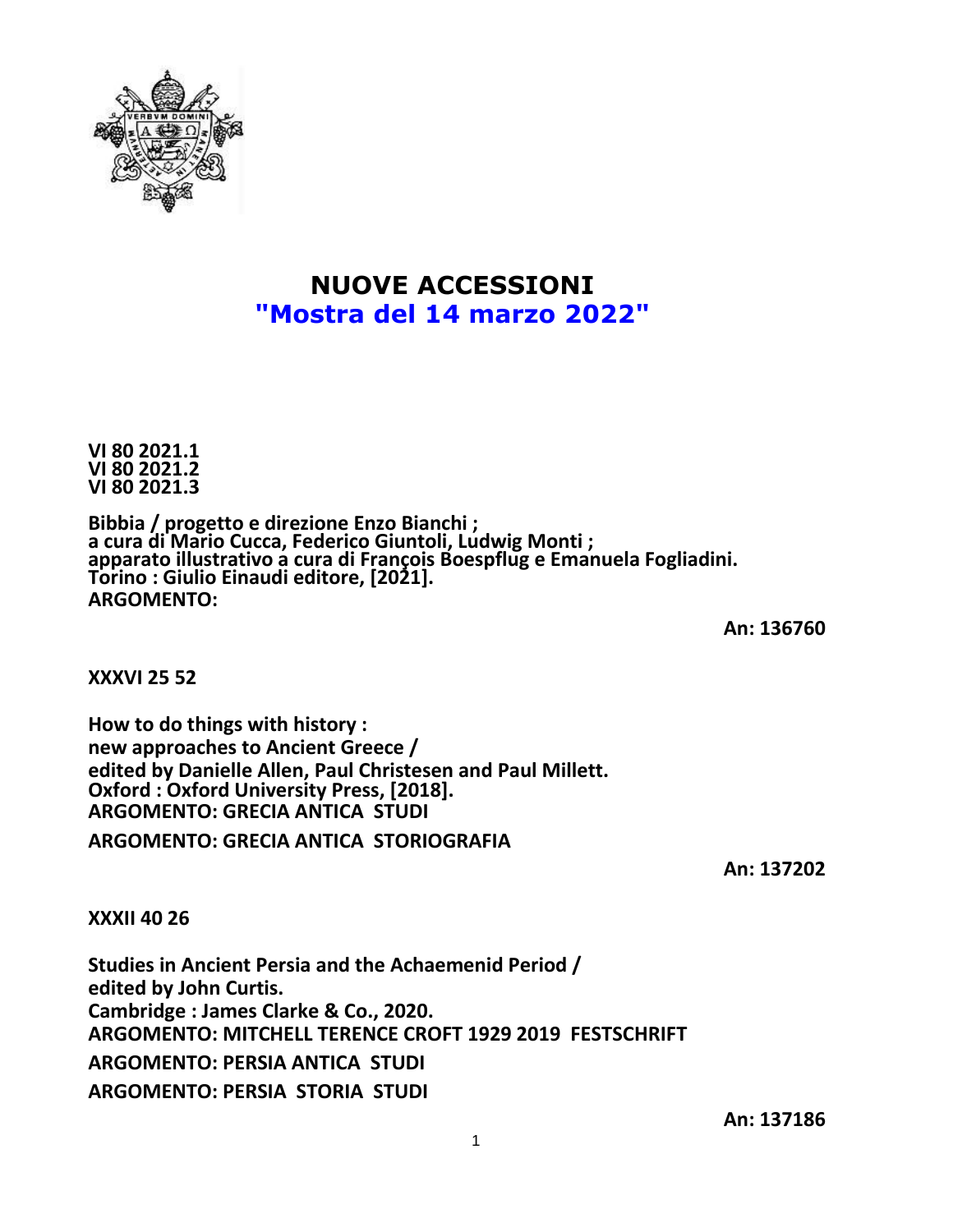**VI 53 20.1**

**The Arabic Bible from Late Antiquity : the Hexateuch from the Syro-Hexapla / edited by Juan Pedro Monferrer-Sala. Piscataway, NJ : Gorgias Press, 2021. ARGOMENTO: SANTA CATERINA MONASTERO SINAI MANOSCRITTI ARGOMENTO: BIBLIA VT HEXATEUCHUS MANOSCRITTI**

**An: 136614**

**M.P. G 300 84**

**Balzani, Vincenzo, 1936-. L'alleanza / Vincenzo Balzani [e altri 14]. Bologna : EDB, [2021]. ARGOMENTO: BIBLIA VT ALLEANZA ARGOMENTO: BIBLIA NT ALLEANZA**

**An: 137016**

**XV 10 A 27 Bianchini, Francesco, sacerdote, 1972-. Parlare di sé per parlare di Cristo : i testi autobiografici paolini nel contesto dell'antichità classica e cristiana / Francesco Bianchini. Cinisello Balsamo (Milano) : San Paolo, [2021]. ARGOMENTO: BIBLIA NT PAULI EPISTOLAE INTERPRETAZIONE ITALIANO ARGOMENTO: PAOLO APOSTOLO VITA ARGOMENTO: ANTROPOLOGIA TEOLOGIA BIBLICA**

**An: 137301**

**XX 20 25**

**Cornillon, Jonathan, 1987-. Tout en commun? : la vie économique de Jésus et des premières générations chrétiennes / Jonathan Cornillon. Paris : Les Éditions du Cerf, [2020]. ARGOMENTO: GESU CRISTO VITA ARGOMENTO: ROMA ANTICA CRISTIANESIMO ARGOMENTO: CHIESA PRIMITIVA SOCIOLOGIA**

**ARGOMENTO: CRISTIANESIMO STORIA CA 30 600 DC**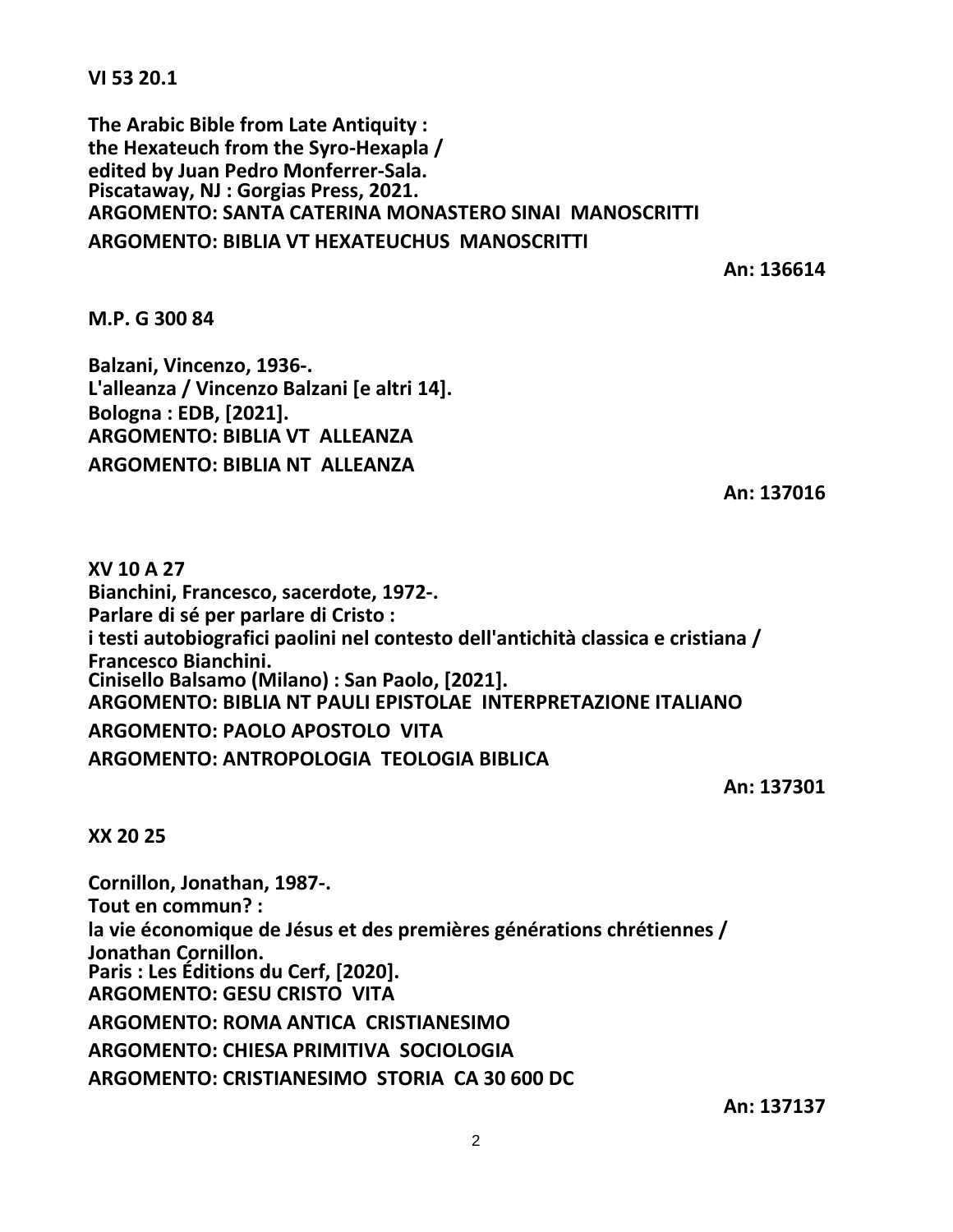**XXVII 56 12**

**Dal Bo, Federico, 1973-. The lexical field of the substantives of "word" in ancient Hebrew : from the Bible to the Mishnah / Federico Dal Bo. Wiesbaden : Harrassowitz Verlag, 2021. ARGOMENTO: BIBLIA VT LINGUISTICA ARGOMENTO: MISNAH LINGUISTICA**

**ARGOMENTO: EBRAICO LINGUA LESSICOGRAFIA**

**An: 137321**

**XII 66 78**

**Devillers, Luc, O.P. L'Évangile de Jean / Luc Devillers. Paris : Les Éditions du Cerf, [2017]. ARGOMENTO: BIBLIA NT JOANNES INTERPRETAZIONE FRANCESE**

**An: 136491**

**XV 47 49**

**Di Marco, Liborio, sacerdote. L'uomo nuovo creato da Cristo : il contributo di Paolo in alcune pericopi del suo epistolario / Liborio Di Marco. Siena : Edizioni Cantagalli, [2018]. ARGOMENTO: PAOLO APOSTOLO CRISTOLOGIA ARGOMENTO: BIBLIA NT PAULI EPISTOLAE INTERPRETAZIONE ITALIANO**

**An: 136495**

**XVI 3 33**

**Glöckner, Michael, 1975-. Bildhafte Sprache im Jakobusbrief : Form, Inhalt und Erschließungspotential der metaphorischen Rede einer frühchristlichen Schrift / Michael Glöckner. Leipzig : Evangelische Verlagsanstalt, [2021]. ARGOMENTO: BIBLIA NT JACOBI EPISTOLA ANALISI LINGUISTICA ARGOMENTO: BIBLIA NT JACOBI EPISTOLA INTERPRETAZIONE TEDESCO ARGOMENTO: METAFORA BIBLIA**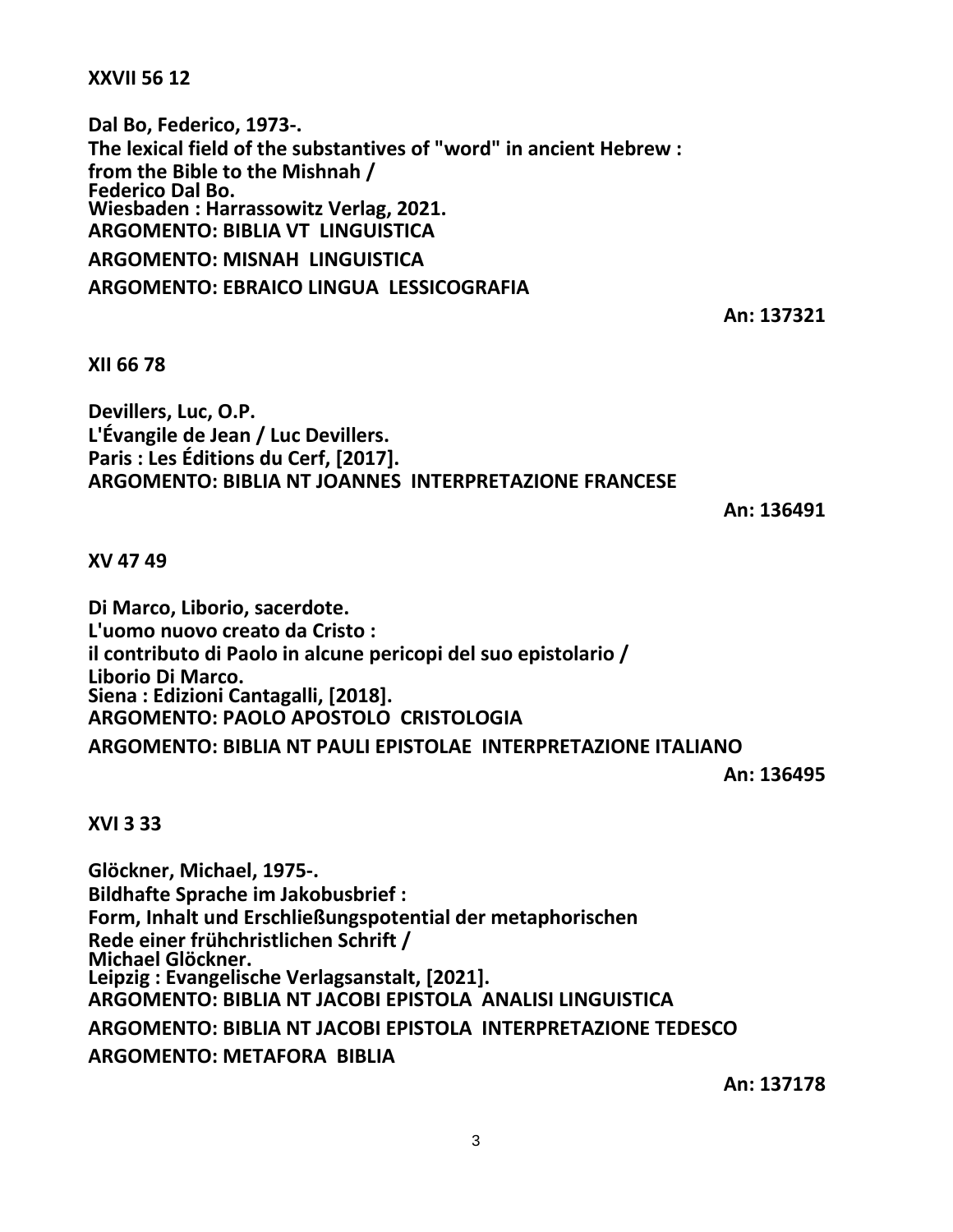**IV 511 616 IV 511 617**

**Hildegardis Bingensis, santa, 1098-1179. Opuscules monastiques / Hildegard de Bingen. Paris : Les Éditions du Cerf, 2021. ARGOMENTO:**

**An: 136521**

**M.C. B 8 B 17**

**Journées d'exégèse biblique (17 : 2017 : Strasbourg, Francia). Jean 8, 3-11 : la femme adultère / ouvrage publié sous la direction de Matthieu Arnold, Gilbert Dahan et Annie Noblesse-Rocher. Paris : Les Éditions du Cerf, [2021]. ARGOMENTO: BIBLIA NT JOANNES 8 ARGOMENTO: BIBLIA NT JOANNES INTERPRETAZIONE FRANCESE ARGOMENTO: BIBLIA NT JOANNES STUDI**

**An: 137299**

**XXIII 46 A 39**

**Keel, Othmar, 1937-. 700 Skarabäen und Verwandtes aus Palästina/Israel : die Sammlung Keel / von Othmar Keel ; mit der Zeichnungen von Ulrike Zurkinden-Kolberg. Leuven ; Paris ; Bristol, CT : Peeters, 2020. ARGOMENTO: PALESTINA AMULETI ARGOMENTO: SCARABEI ARGOMENTO: ISRAELE ANTICO ANTICHITA**

**An: 136804**

**M.C. C 33 C 131**

**McKenzie, Tracy J., 1968-. History as harlotry in the book of Ezekiel : textual expansion in Ezekiel 16 / Tracy J. McKenzie. Tübingen : Mohr Siebeck, [2022]. ARGOMENTO: BIBLIA VT EZECHIEL 16 ARGOMENTO: BIBLIA VT EZECHIEL INTERPRETAZIONE INGLESE ARGOMENTO: PROSTITUZIONE ANTICHITA**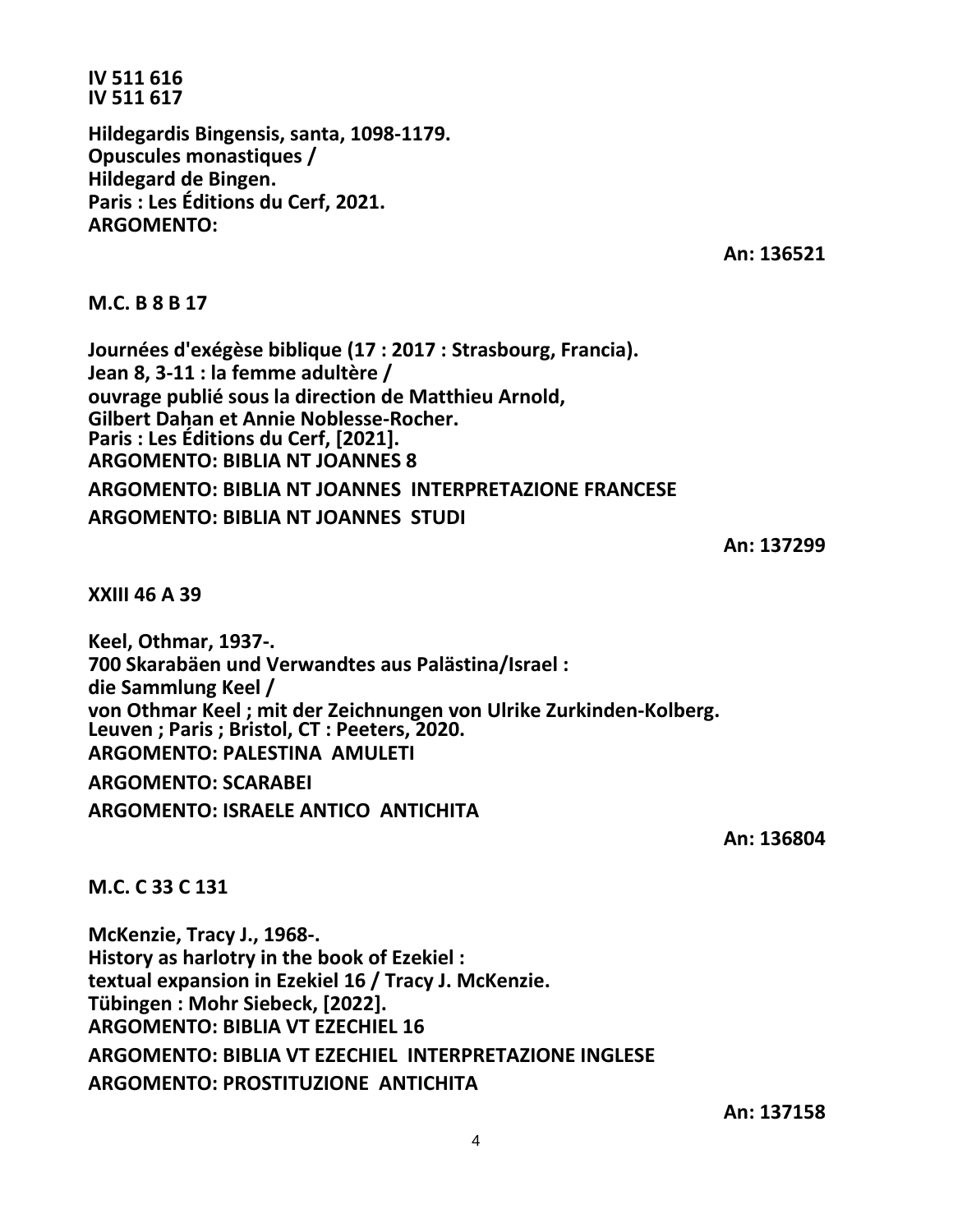**DEP XXV 95 82.2 XXV 95 82.1**

**Nuzzolo, Massimiliano, 1979-. The Fifth Dynasty sun temples : kingship, architecture and religion in Third Millenium BC Egypt / Massimiliano Nuzzolo. Prague : Charles University, Faculty of Arts, 2018. ARGOMENTO: EGITTO ANTICO RELIGIONE ARGOMENTO: EGITTO ANTICO ARCHITETTURA ARGOMENTO: EGITTO ANTICO TEMPLI**

**An: 137292**

**XXI 57 D POR 4**

**Parisi, Serafino, 1962-. Greci, barbari o una via di mezzo? : la discussione sulla lingua speciale dei cristiani nella polemica anti-cristiana di Porfirio / Serafino Parisi. Soveria Mannelli (CZ) : Rubbettino Editore, [2021]. ARGOMENTO: PORPHYRIUS TYRIUS CIRCA 232 CIRCA 305 CONTRA CHRISTIANOS ARGOMENTO: CHIESA PRIMITIVA ORIGINI ARGOMENTO: FILOSOFIA GRECA STUDI**

**An: 136728**

**A.O. 90 C 25**

**Satzinger, Helmut, 1938-. Egyptian root lexicon / Helmut Satzinger & Danijela Stefanović. Hamburg : Widmaier Verlag, 2021. ARGOMENTO: EGIZIANO LINGUA LESSICO**

**An: 137007**

**VIII 32 C 21-22,26**

**Skaggs, Rebecca , 1950-. 1, 2 Peter and Jude through the centuries / Rebecca Skaggs. Hoboken, NJ : Wiley Blackwell, 2020. ARGOMENTO: BIBLIA NT PETRI EPISTOLAE COMMENTI INGLESE ARGOMENTO: BIBLIA NT JUDAE EPISTOLA COMMENTI INGLESE**